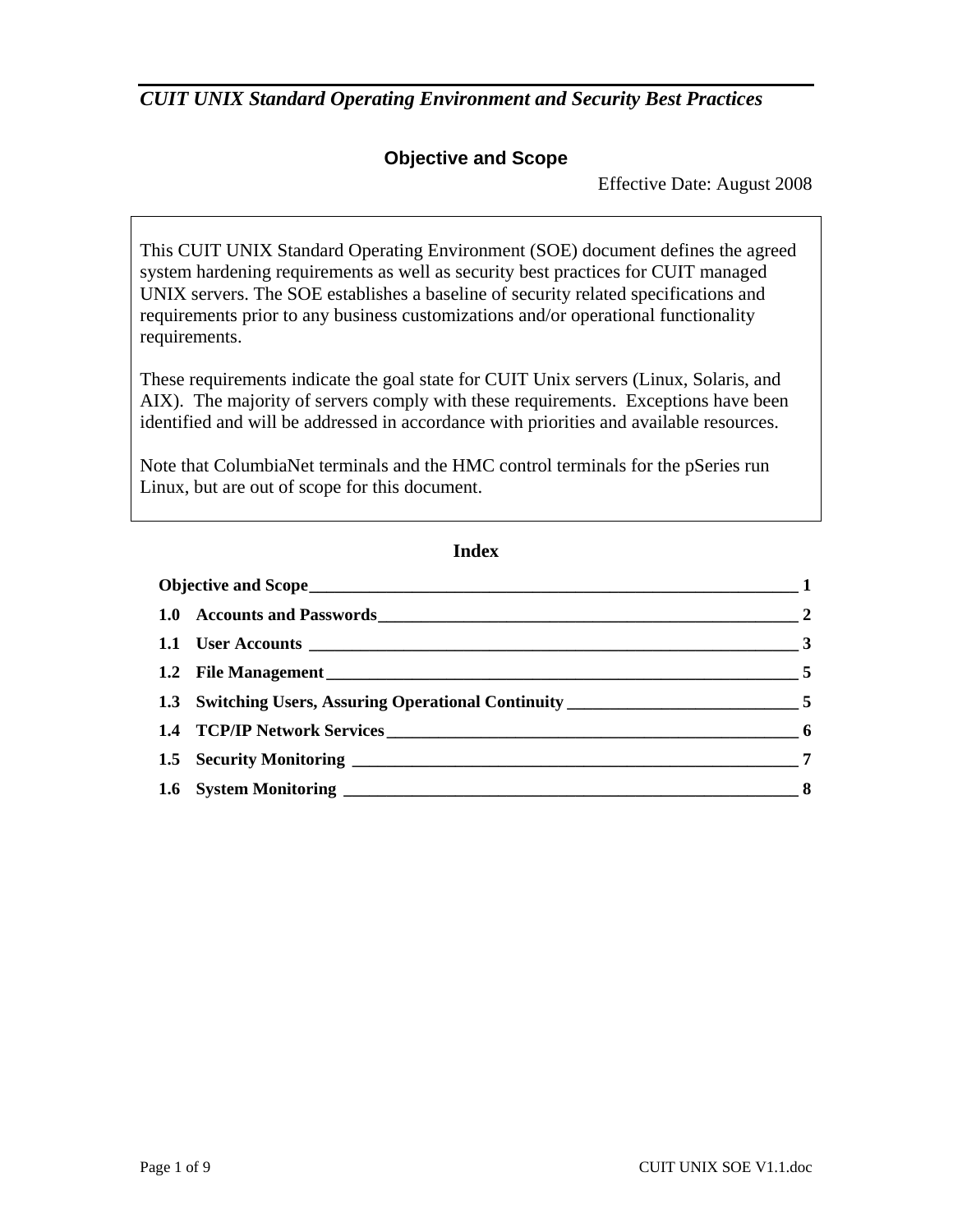### **1.0 Accounts and Passwords**

The CUIT ID system controls all aspects of authentication and authorization to the UNIX servers. The ID system enforces password complexity rules, password changes, and reuse history. User account information, which is stored in LDAP, identifies user's eligibility on servers. Users authenticate with their UNI password; these are stored in Kerberos, encrypted. Guidelines for choosing a complex password are explained in this document: http://www.columbia.edu/acis/faq/342.html.

Management of groups is distributed to group owners via the ID system. Because certain groups are used to control access to application-specific servers, those owners dynamically control access to these hosts. Groups must therefore be updated when staff leave or change status.

A limited number of accounts (e.g. "root") are controlled by local password files, customized per host, which are generated from a central file ("passwd.cpp"). Most passwords for these local accounts are in Kerberos; only a few are stored locally, encrypted in shadow password files readable only by root. The same password complexity rules are followed.

- Accounts and passwords are considered highly confidential and private and must not be shared with others. The only exceptions are "root" and service accounts.
- Shared passwords for service accounts and "root" are changed when staff changes. Where possible, access to service accounts is given via sudo (see below), so the account has no usable password.
- Each user is responsible for the proper use of his or her account and any activity conducted with it. This includes choosing complex passwords, protecting them, and ensuring that file protections are set correctly.
- Compromised accounts must be reported and the account disabled immediately.
- Access must be modified (e.g., removed) for change of status and /or function for an employee.
- Access privileges need to be reviewed on a periodic basis to ensure appropriateness.
- User IDs or accounts associated with former University individuals and/or affiliates are disabled in a timely manner.
- For default accounts and passwords, unused accounts are disabled and default passwords for active accounts are changed during system setup.
- Wherever possible, scripts do not include embedded or hard-coded passwords.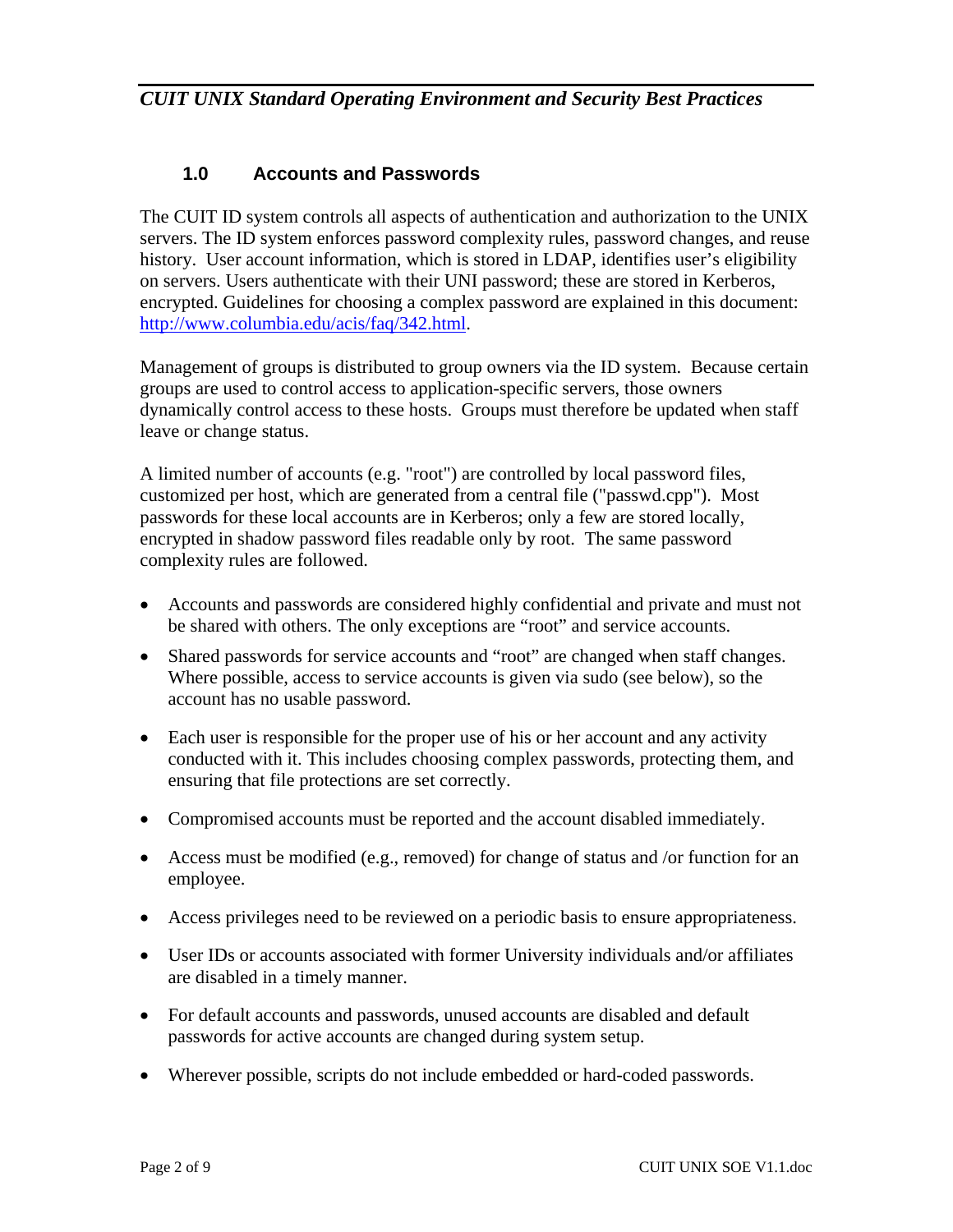• Records are kept of all account creations and modifications. In the ID system, these are in the history table, viewable via "uniedit". For local password files, these are available via the "RCS" revision control system in the source tree.

### NOTE:

CUIT weighed the advantages vs. disadvantages of the automated account lockout feature after preset unsuccessful attempts, which revealed that this feature might be exploited for denial of service (DoS) attacks to disrupt system operations. As a result, the automated account lockout feature is generally not enabled. See section 1.5 for a description of mitigating controls.

### **1.1 User Accounts**

User accounts can be divided into five categories: timesharing, staff, service, root accounts, and "root" itself. All accounts have access to the command line, and a default umask of 077 (i.e., files are created with no access by group and world) or 027 (i.e., files are created with read and execute access by group and no access by world), with the CUIT UNIX Director's authorization.

The numeric UID (user ID) is unique for all non-root accounts.

All uses of su and sudo are logged.

#### **1.1.1 Timesharing Accounts**

CUIT provides two clusters of servers, cunix and pinex, for "timesharing" or general access to multipurpose central servers.

- Any users eligible for Cyrus email have access to these servers.
- Users include over 50,000 faculty, staff, students, casuals, consultants, and recent graduates.
- Eligibility is determined by the ID system.
- Accounts are turned off 2-4 weeks after eligibility ends; sooner upon request.

When users connect to the pinex cluster, their shell is set to "pine", a terminal-based mail client. When they quit pine, they are logged out. However, they can get access to the shell, e.g. via the pico editor within pine.

On cunix, users can also run pine, or a variety of other Unix applications. Typical usage includes Computer Science homework (compilers, etc), research (e.g. SAS or Stata), or web publishing.

#### **1.1.2 Staff Accounts**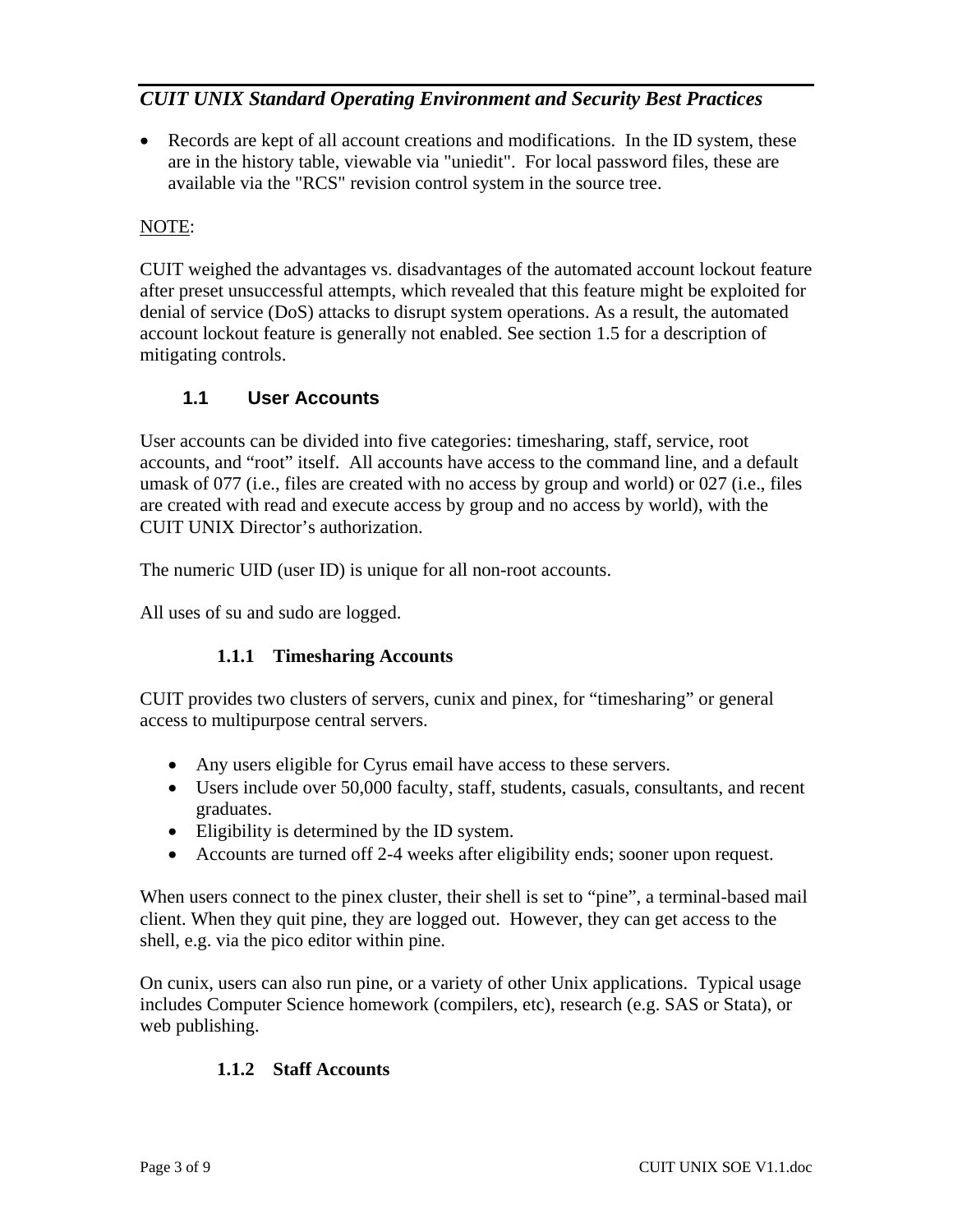Staff accounts are typically for UNIX administrators, developers, and application supports. These accounts allow access to the timesharing hosts plus various back end hosts.

- Different sets of staff have access to different hosts, e.g. CUL staff are allowed to connect to back end hosts owned by the Libraries.
- More critical hosts generally have fewer users.
- In some cases, access is given via local password files (see section 1.0) with Kerberos passwords.
- In some cases, access is via "types" in the ID system, edited via uniedit.
- In some cases, access is by Unix groups, via the access.conf file. This allows for more centralized granting and revocation of access as staff responsibilities change.

#### **1.1.3 Service Accounts**

Individual accounts should not be used for production processes. Therefore, service accounts are used, such as "oracle".

- Generally, access to the service account for management is via sudo.
- File transfers are accomplished via ssh keys and use of scp.
- When necessary, a password is assigned to the service account, but this is avoided whenever possible.

#### **1.1.4 Root Accounts**

For accountability reasons, individual root accounts are used instead of sharing the password for a single root account.

- Like other staff accounts, root accounts are not necessarily valid everywhere.
- Root accounts are named based on the individual's Unix username or UNI, e.g. melissa's root account is rmelissa, jf659's is rjf659. Occasionally the result is modified, e.g. to truncate to 8 characters.
- Each root account has its own password. Only the individual owner of the account knows this password.
- Use of root accounts must follow the guidelines in the "Root Lecture" at https://www1.columbia.edu/sec/acis/sy/systems-manual/Security-Incidents/rootlecture.txt.
- Root accounts are given to vendors only under special circumstances, with management approval, and only on a those hosts where the vendor is responsible for the software.
- Before getting a root account, staff must have experience working with CUIT servers and knowledge of our environment. Optimally, they should have watched someone else's use of root and in turn be supervised the first few times they use the account.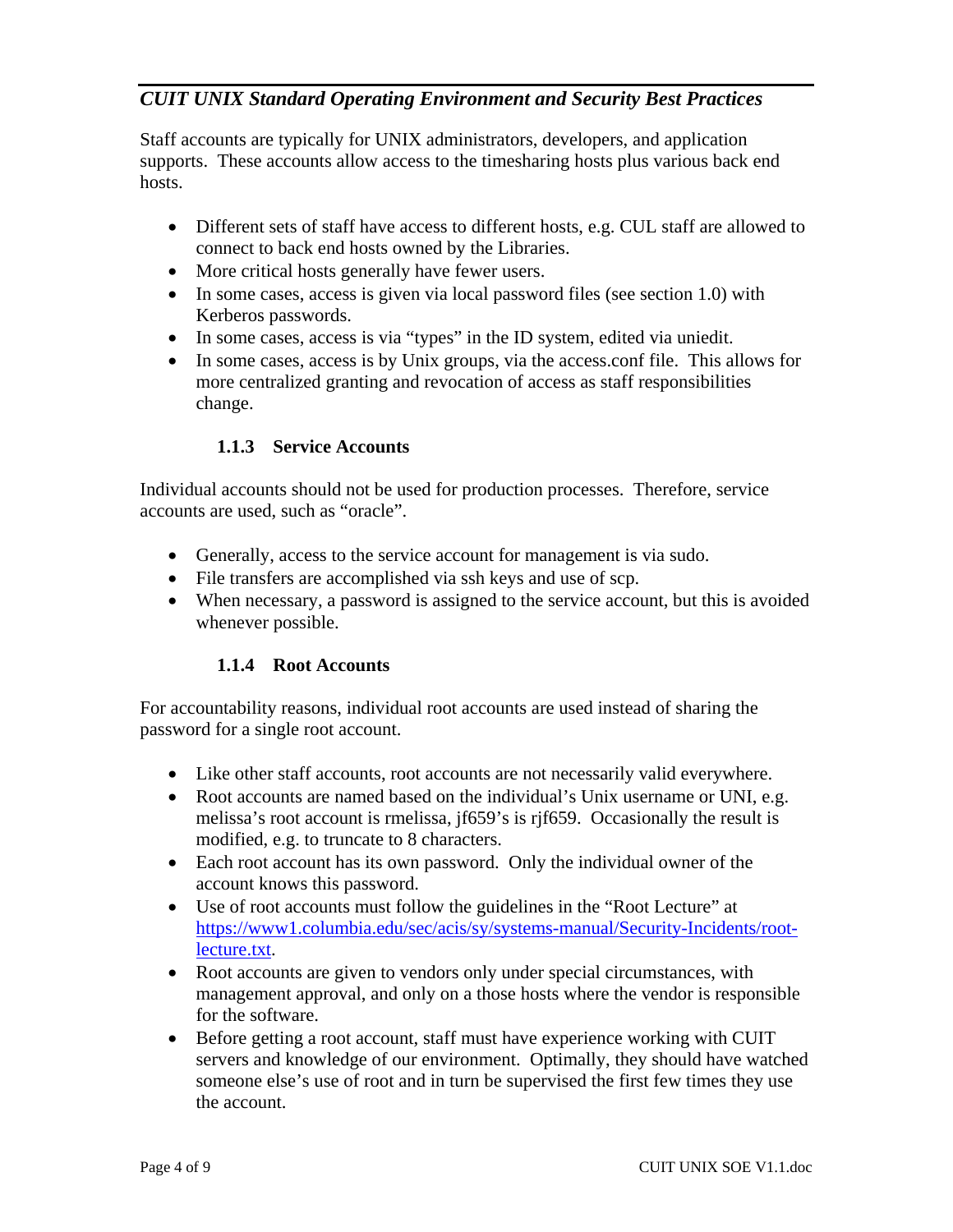#### **1.1.5 Root**

The "root" account (aka superuser) is utilized exclusively by the operating system and members of the Unix Systems Group for system related tasks on the servers and network.

- Access is given by sharing the password.
- The password is changed whenever a staff member who knows it leaves.
- The password may not be written down or stored in plain text. PGP can be used.
- A list exists of users who have the password.
- "root" is only used when the individual root account is unavailable, e.g. due to network problems or in single-user mode.
- "root" can only be used from the console.

### **1.2 File Management**

Packages and patches are centrally managed with cfengine, up2date, and locally written packages called opium and cpp2hosts. These ensure that fixes and upgrades are applied consistently across hundreds of servers, but also allow for control of differences between hosts. Changes to cpp files, as well as cfengine and opium config files, are recorded using RCS (revision control system).

Available updates are monitored via industry mailing lists and in some cases (e.g. up2date) automated updates. Appropriate updates are applied. Software is kept upgraded to currently supported versions, except when it would cause a disruption to a production service.

### **1.3 Switching Users, Assuring Operational Continuity**

Certain policies help assure operational continuity and allow for appropriate granting and revocation of extended access.

#### **1.3.1 Suid/Sgid**

User-writable filesystems are mounted with the "nosuid" option. Suid and sgid files not provided by the operating system are avoided where possible. Alternatives include cron jobs or damons running as the intended user, and sudo.

#### **1.3.2 Sudo**

Sudo is used, as noted above, to give access to service accounts. It is also used to give more limited access to run specific commands as root or other service accounts. Access is controlled by groups where possible. This centralizes access management with the group owner. (See groups description in 1.0.)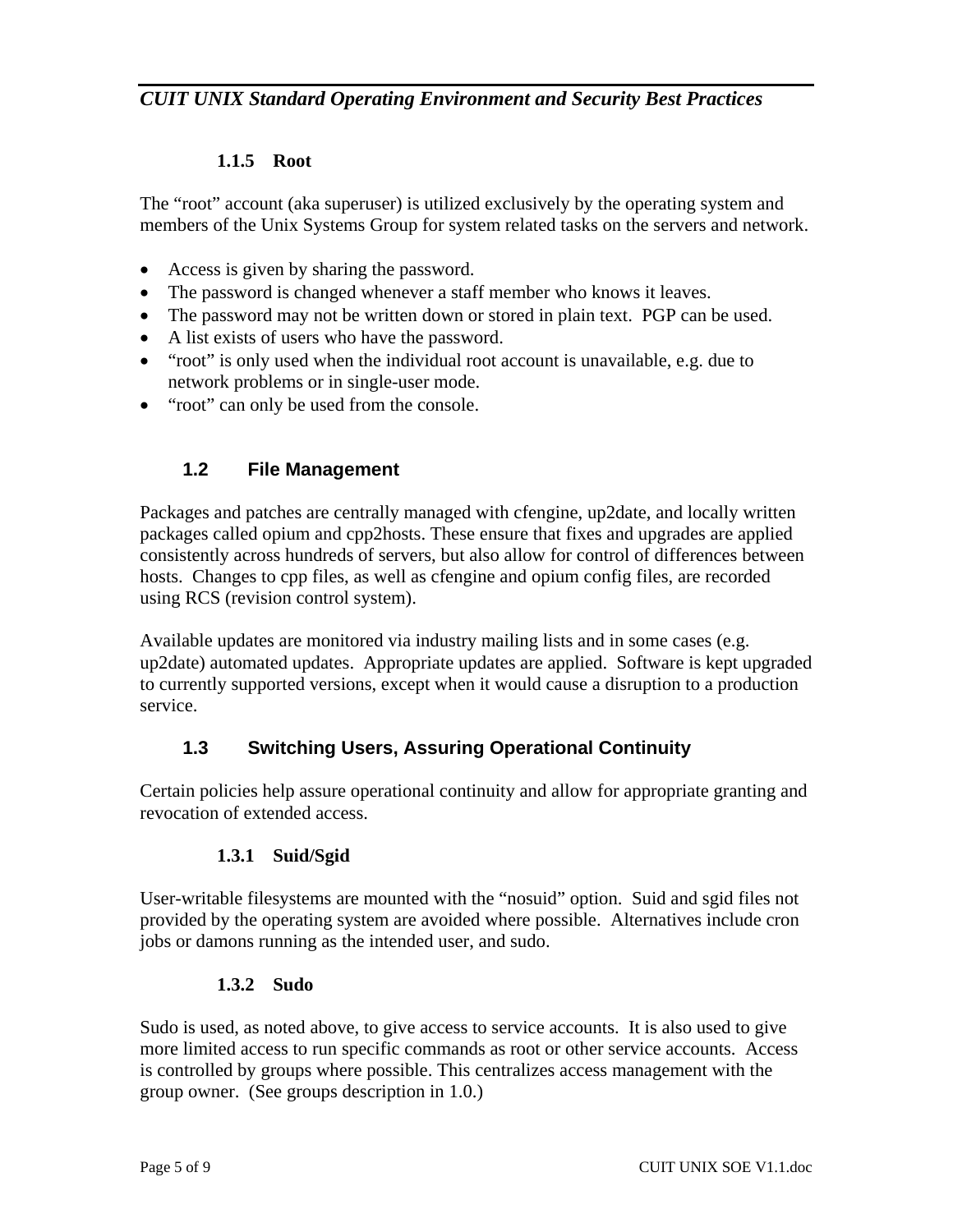### **1.3.3 Assuring Operational Continuity**

Production jobs, e.g. batch or cron jobs, run as service accounts, not individual staff accounts. Programs and scripts for production or general staff use should be in centralized or application-specific directories, not in home directories. In this way, when an individual's role changes or when they leave the University, their account can be removed without negative impact.

### **1.4 TCP/IP Network Services**

Only those network services which are needed are running on each host. This is controlled via centrally-managed inetd.conf files (see above) and RCS'd init files.

### **1.4.1 Required Services**

All hosts run **sshd** to allow administrators and developers to connect.

Most hosts run NFS clients, which involves services like **rpc.lockd** to run on both client and server. Because lockd is an RPC process, it can run on a variety of ports.

Backup software (Veritas, TSM) often requires a network service to listen for connections from the central backup system.

Hosts listen for connections from our monitoring system **symon**. In some cases, **rup** is used for monitoring. **Snmpd** is also required.

### **1.4.2 Application-Specific Services**

Application-specific services include web servers, database servers, Kerberos, and LDAP. These are run only on the appropriate hosts.

**Ntpd** is run only on the time server host, which synchronizes with a local stratum 1 time server (which in turn synchronizes with a satellite). However, **ntp** is run on all hosts to keep the time in sync. This is critical for Kerberos authentication to work, and is also helpful in comparing events for diagnosis of issues.

Sendmail generally listens to the network only on mail hosts. On other hosts it is run in queue-only mode, or when invoked by a program to send a specific message. When needed, the individual hosts are MX'd to the central servers.

#### **1.4.3 Deprecated Services**

The rsh ports **shell** and **login** are still in use by centralized maintenance scripts. We are working to update these scripts to use **ssh**.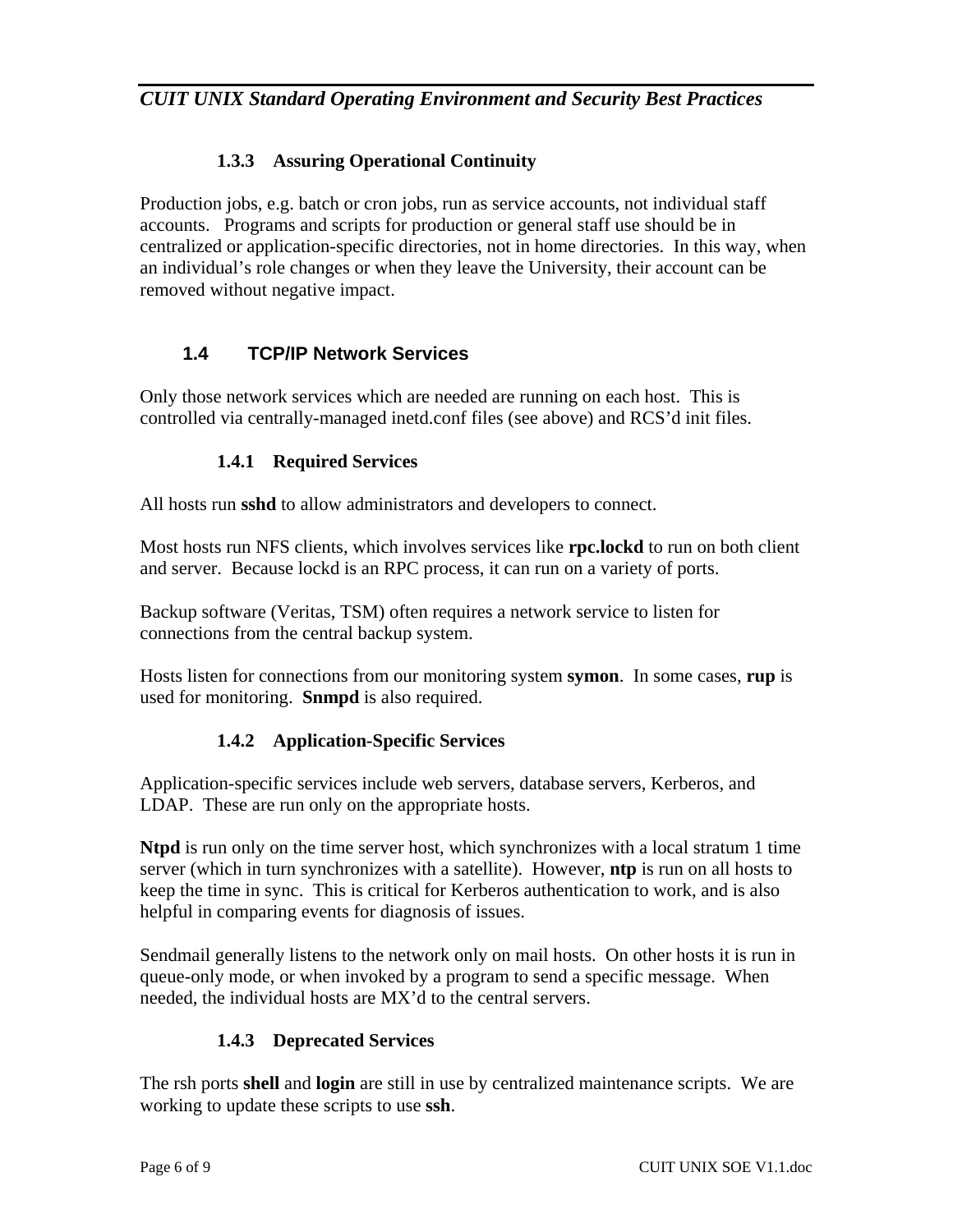### **1.4.4 Disallowed Services**

As no passwords may be sent in plain text, any such services are disabled. The exception is **ftpd**. This runs on ftp.columbia.edu for anonymous ftp only. It also runs on stage.ais.columbia.edu, for file transfers from vendors and other third parties. (Vendors are encouraged to use a secure protocol but cannot always comply.)

For privacy and security reasons, ports such as **finger** and **rwhod** are closed.

#### **1.4.5 Filters**

Additionally, ports are filtered via a variety of methods. We use TCP wrappers (hosts.allow and hosts.deny), and where appropriate IP tables or IP chains. In the Enterprise Zone (see below), most ports are closed by default and opened as needed, via network ACLs (aka firewalls).

Filters are maintained centrally for consistency, including customization by host as needed.

### **1.5 Security Monitoring**

All systems connected to the Columbia University network are monitored by PAIRS (Point-of-contact And Incident Response System) and GULP (Grand Unified Logging Program). More sensitive servers have additional monitoring and restrictions.

#### **1.5.1 PAIRS**

The PAIRS system was developed at Columbia University and was built around the concept that a compromised computer system will behave differently. It is an anomaly based intrusion detection system. PAIRS operates by processing all NETFLOW data generated at the borders of the University network. This data represents all traffic going into or leaving the University. By looking at these traffic patterns, we are able to determine if a system has been compromised and take corrective action.

#### **1.5.2 GULP**

The GULP system was also developed at Columbia University and is used to process all authenticated log information produced. It correlates the information with DHCP so we can use it to tie an authenticated login to an individual computer system. As part of this process, any brute force password attacks are noted and if the attacker gains access to a system, Security is notified immediately.

#### **1.5.3 Enterprise Zone**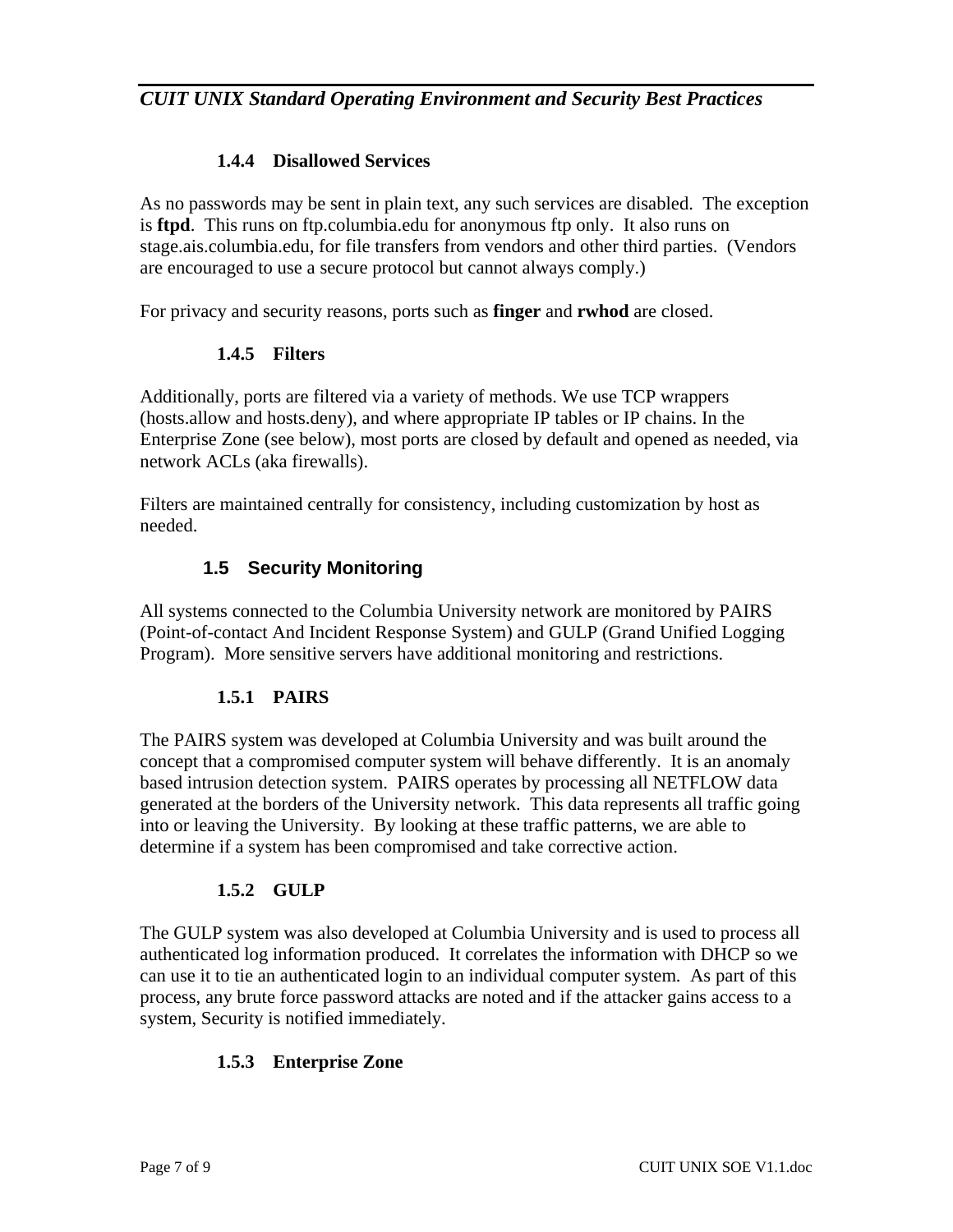Sensitive business applications / systems are located in an area known as the "Enterprise Zone". This is an isolated set of subnets that have strong ACLs associated with each server. The ACLs are set up so that only the ports needed for the applications residing on the server are exposed, and where possible, they are also restricted by IP address. These ACLs greatly limit the attack surface.

In addition to the restrictions of the Enterprise Zone, these systems are monitored with the Columbia Fingerprint Service. The Fingerprint service monitors the network traffic going to and from each machine looking for changes in the traffic patterns. It also looks for changes in the port definitions on each server for evidence of new or unexpected services being started.

### **1.6 System Monitoring**

Servers are monitored via a central system called symon (though research is being done into a next generation system). Symon ensures that systems remain in working order by detecting problems and alerting staff. In some cases, symon can fix simple problems, e.g. by restarting a process.

Monitors include:

- **Ping** to detect that a host is alive and on the network.
- **CPU load**.
- Host-specific services such as **httpd**.
- **Memory** usage, including **swap**.
- **Disk** fullness.
- **Mounted filesystems** matching config files.
- **Time** synchronized with central clock.

Staff is on-call 7x24 to respond to issues called out by symon or by our central helpdesk and operations staff.